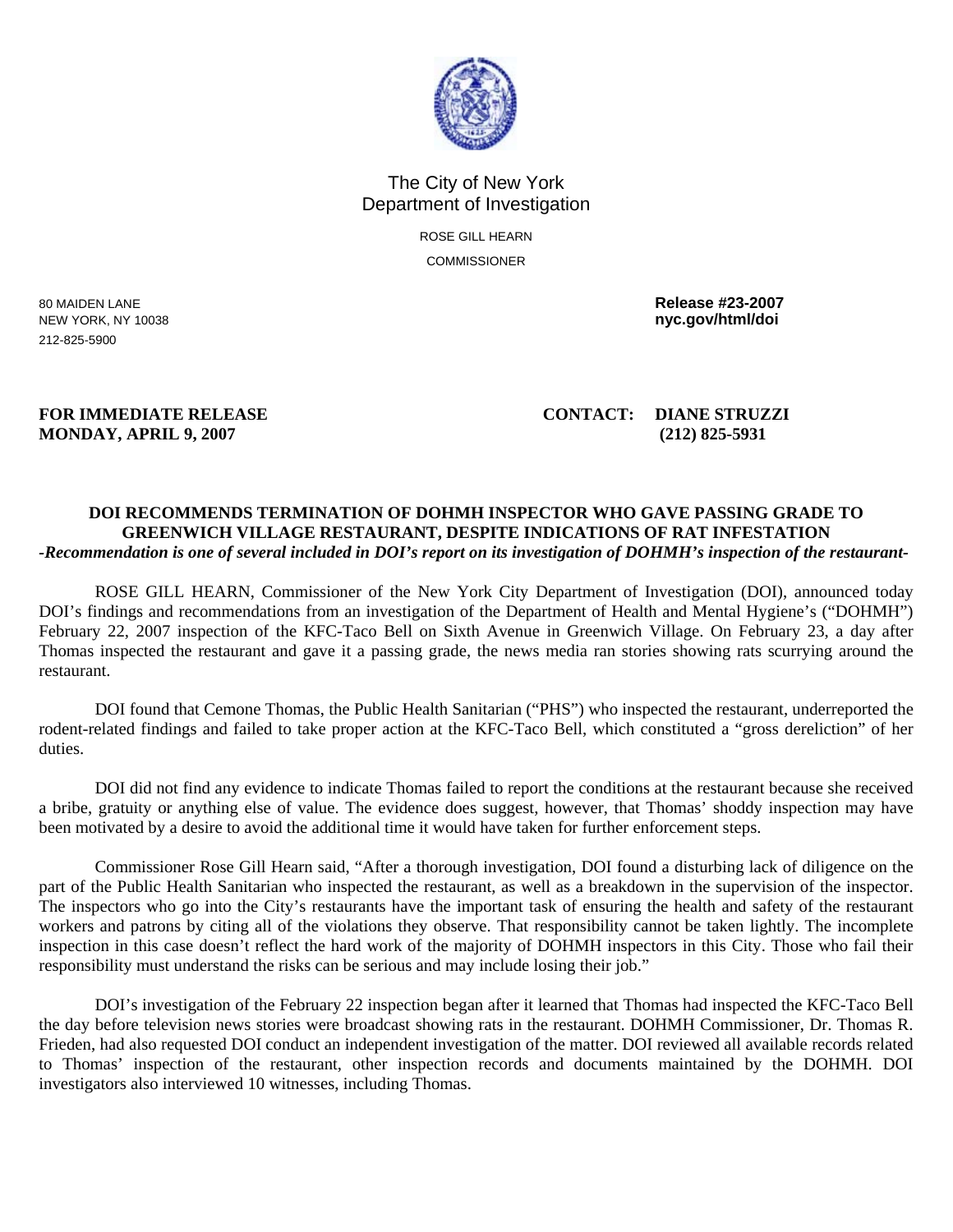Thomas' February 22 inspection of the restaurant was prompted by a constituent complaint to New York City Councilmember Maria del Carmen Arroyo, which was referred to DOHMH on January 22, 2007. It took a month for the DOHMH to inspect the restaurant because, initially, the location of the restaurant in the referral was incorrect and DOHMH had to obtain the correct address. In addition, the DOHMH had internal email problems delaying its response to the complaint. According to the referral, the constituent alleged that while eating at the KFC-Taco Bell in Greenwich Village, a rat fell from the ceiling. Between December 23, 2006 and February 12, 2007, the City also received a number of calls on its 311 complaint hotline about the KFC-Taco Bell, including that an employee of the restaurant had been bitten by a rat.

Thomas was given the responsibility of inspecting the restaurant on February 22. During her inspection, Thomas reported finding a hole in the ceiling of the restaurant and observing a total of about 87 rat droppings in three separate areas. However, in her testimony to DOI investigators, Thomas said she observed about 20 additional fresh rat droppings that she did not cite or include in her report. She told DOI investigators that she did not know why she failed to cite the additional droppings but later in the interview said she may have been "thrown off" because she was talking with a restaurant employee and "didn't remember to document" the droppings, according to DOI's report. Thomas claimed that she remembered this fourth set of droppings for the first time as she was being interviewed by DOI investigators. Significantly, two restaurant employees also told DOI that the inspector indicated she saw between six and eight total areas of rat droppings during the inspection. One of the employees testified that he was following Thomas around during the inspection, sweeping up the rat droppings. DOI found that Thomas' testimony under oath during the course of its investigation concerning what she observed at the KFC-Taco Bell during her inspection was not credible in a number of material respects.

Thomas called her office and reported her findings to Carol Feracho, a senior PHS, who relayed those findings to Thomas' supervisor, Marina Politis. DOI's investigation found that Thomas failed to inform her supervisors that she observed at least four separate areas of rat droppings. In total, Thomas, by her own admissions to DOI, observed well over 100 rat droppings, not 87 as she reported to her supervisors. Under DOHMH guidelines, and the scoring system for food service establishments, the presence of more than 100 rat droppings requires that the inspector fail the restaurant, an action that could result in the DOHMH closing a restaurant immediately, according to DOI's report.

DOI's investigation also found that after Politis was informed that Thomas observed 87 droppings, Politis instructed Thomas to give the restaurant a passing inspection and issue a notice of violation for the hole in the ceiling and the three areas where rat droppings were found. Politis did not instruct Thomas to conduct a full inspection of the establishment to determine if there were other signs of infestation. That would be routine in cases where preliminary findings suggest infestation and would have been the appropriate instruction, according to DOI's report. Politis also did not correctly interpret DOHMH's inspection scoring guidelines, which could have resulted in DOHMH failing the restaurant despite Thomas' incomplete findings. In addition, Politis did not inform or contact a manager for guidance on how to handle the situation, a standard practice at the DOHMH, according to DOI's report.

In sum, DOI's findings support that Thomas failed to document and cite violations that she observed and failed to report her actual observations to DOHMH during the inspection, which would likely have led to the closing of the KFC-Taco Bell. During the course of DOI's investigation, Thomas' testimony under oath about what she observed at the KFC-Taco Bell was disputed by other witnesses in a number of respects, in particular concerning the number of rat droppings she saw during the inspection. Finally, DOI's investigation found that Politis failed to properly supervise the inspection in light of the reported evidence of potential infestation.

In addition to Thomas' termination, DOI's investigation also found several other concerns and DOI recommends:

- The DOHMH consider simplifying the system used by inspectors to tally and quantify violations they see during inspections. DOI's investigation revealed that some of DOHMH's own employees, including those supervising inspections, do not fully grasp the current system and its application. DOI also recommends that DOHMH provide re-training to its staff in the use and application of the system.
- The DOHMH re-instruct all Public Health Sanitarians of the Bureau of Food Safety and Community Sanitation that they must accurately report and cite all violations observed.